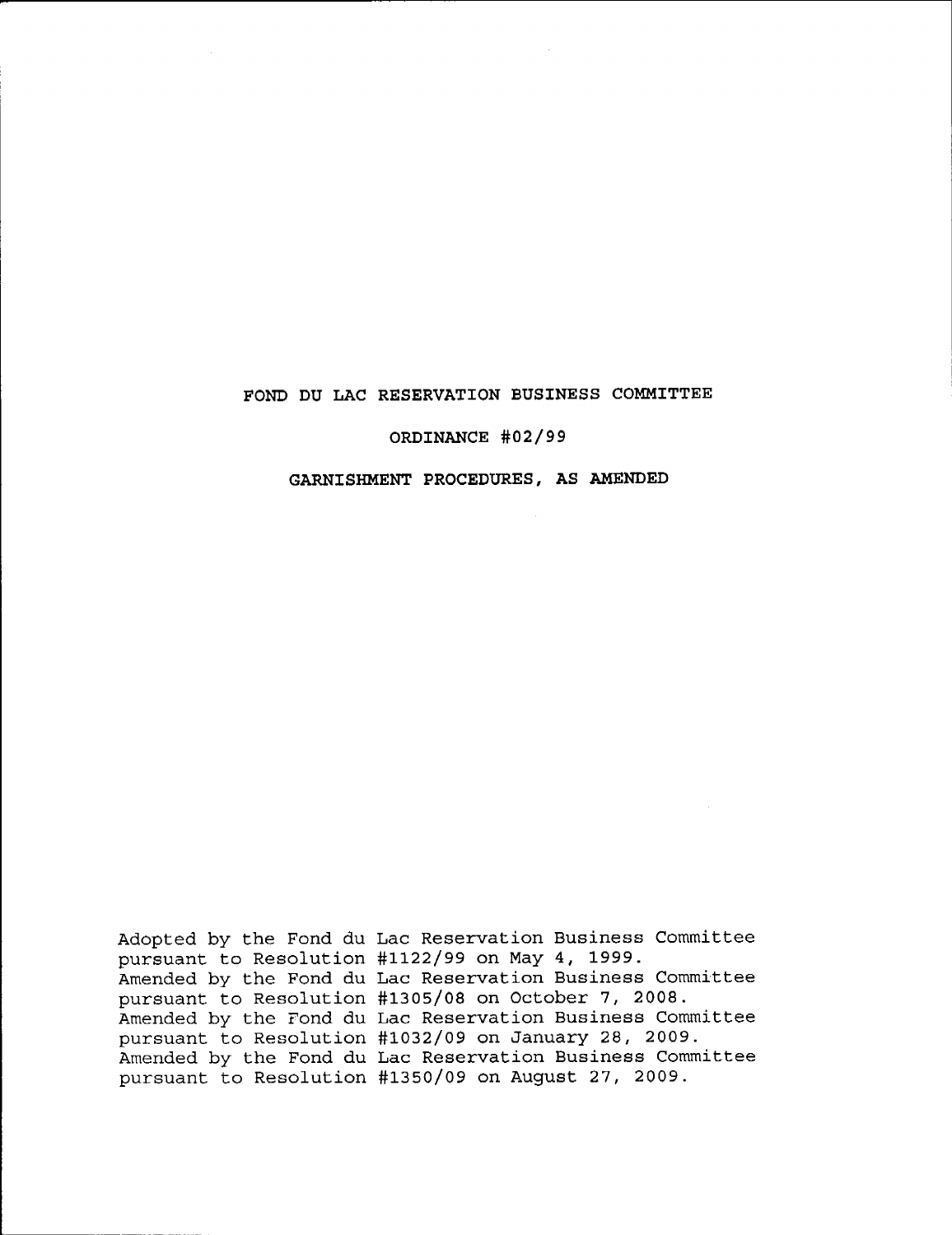# **CONTENTS**

 $\sim 10^7$ 

| CHAPTER 1     | AUTHORITY, PURPOSE AND INTERPRETATION 1       |   |
|---------------|-----------------------------------------------|---|
| CHAPTER 2     | DEFINITIONS 2                                 |   |
| CHAPTER 3     | TREATMENT OF GARNISHMENT AND SUPPORT ORDERS 4 |   |
| CHAPTER 4     | ADMINISTRATIVE COMPLIANCE                     | 7 |
| CHAPTER 5     | AMENDMENT & RESCISSION 8                      |   |
| CERTIFICATION | 8<br>$\cdot$ $\cdot$ $\cdot$ $\cdot$ $\cdot$  |   |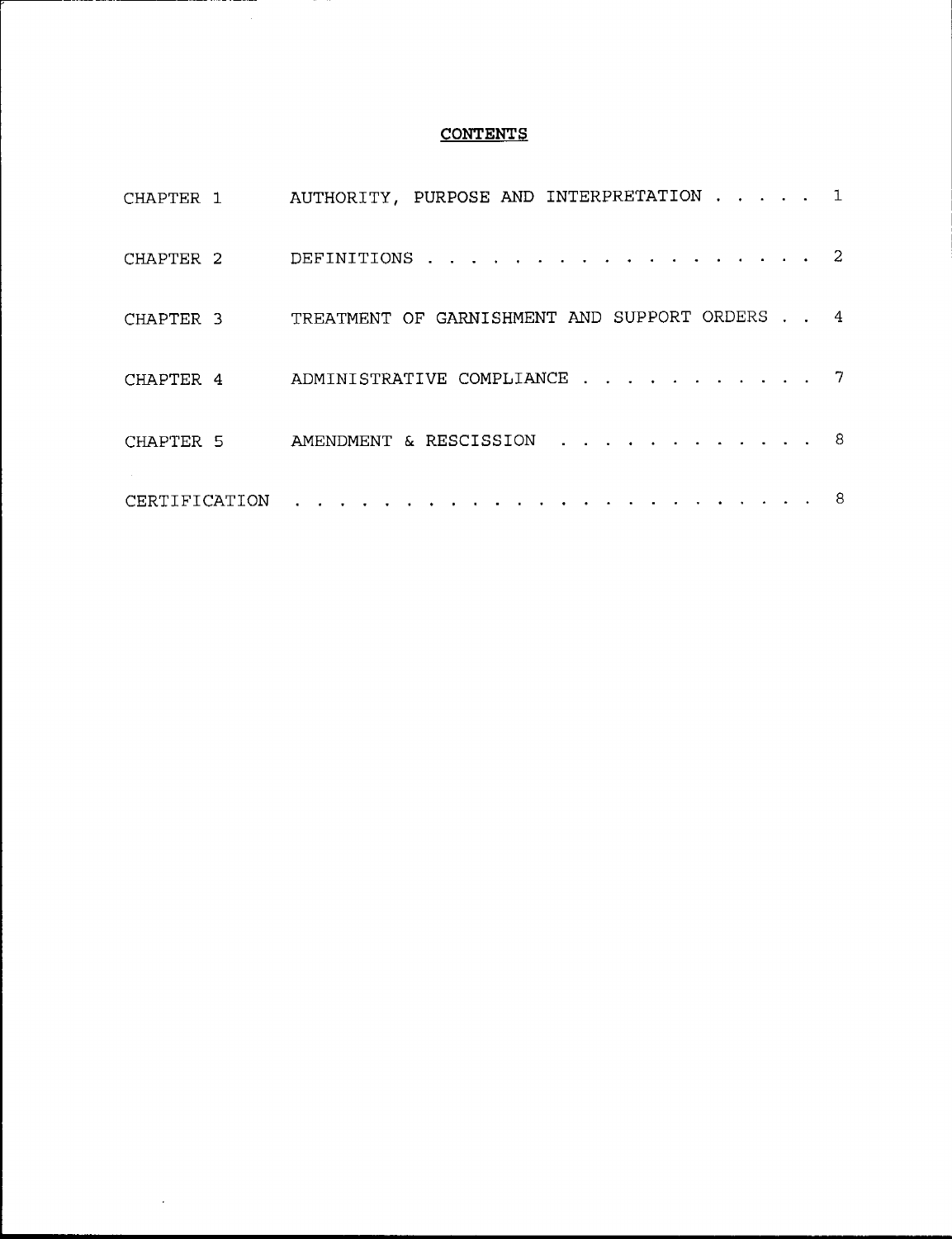# FOND DU LAC RESERVATION BUSINESS COMMITTEE

#### ORDINANCE #02/99

# GARNISHMENT PROCEDURES, AS AMENDED

#### CHAPTER 1

## AUTHORITY, PURPOSE AND INTERPRETATION

## Section 101 Authority

This Ordinance is enacted pursuant to the inherent sovereign authority of the Fond du Lac Reservation Business Committee, as the governing body of the Fond du Lac Band of Lake Superior Chippewa, as recognized under Section 16 of the Indian Reorganization Act of 1934, 25 U.S.C. S 476, Section 201(2) of the Indian Civil Rights Act of 1968, 25 U.S.C. § 1301(2), Article VI of the Revised Constitution of the Minnesota Chippewa Tribe, and under the common law of the United States of America.

## Section 102 Findinqs, Purpose and Scope

The Reservation Business Committee finds that it is in the best interests of the Fond du Lac Band to promote personal economic responsibility on the part of the employees of the Band by giving effect to the garnishment and support orders of any court of competent jurisdiction as provided under this Ordinance. Towards that objective, the standards and procedures established under this Ordinance shall be observed in the determination of lawful withholding from the wages or salary of any employee pursuant to a Iawfully issued court order.

#### Reservation of Rights; Interpretation Section l03

Nothing in this Ordinance, nor any action in pursuit thereof, shall operate as, or authorize, a waiver of the sovereign immunity of the Fond du Lac Band or as a consent to jurisdiction by any court or agency for any matter arising under law or equity with<br>respect to the subject matter herein. The provisions of this respect to the subject matter herein. ordinance shall be construed and implemented in a manner which is consistent with the laws, regulations and procedures of the Fond du Lac Band as established by the Reservation Business Committee.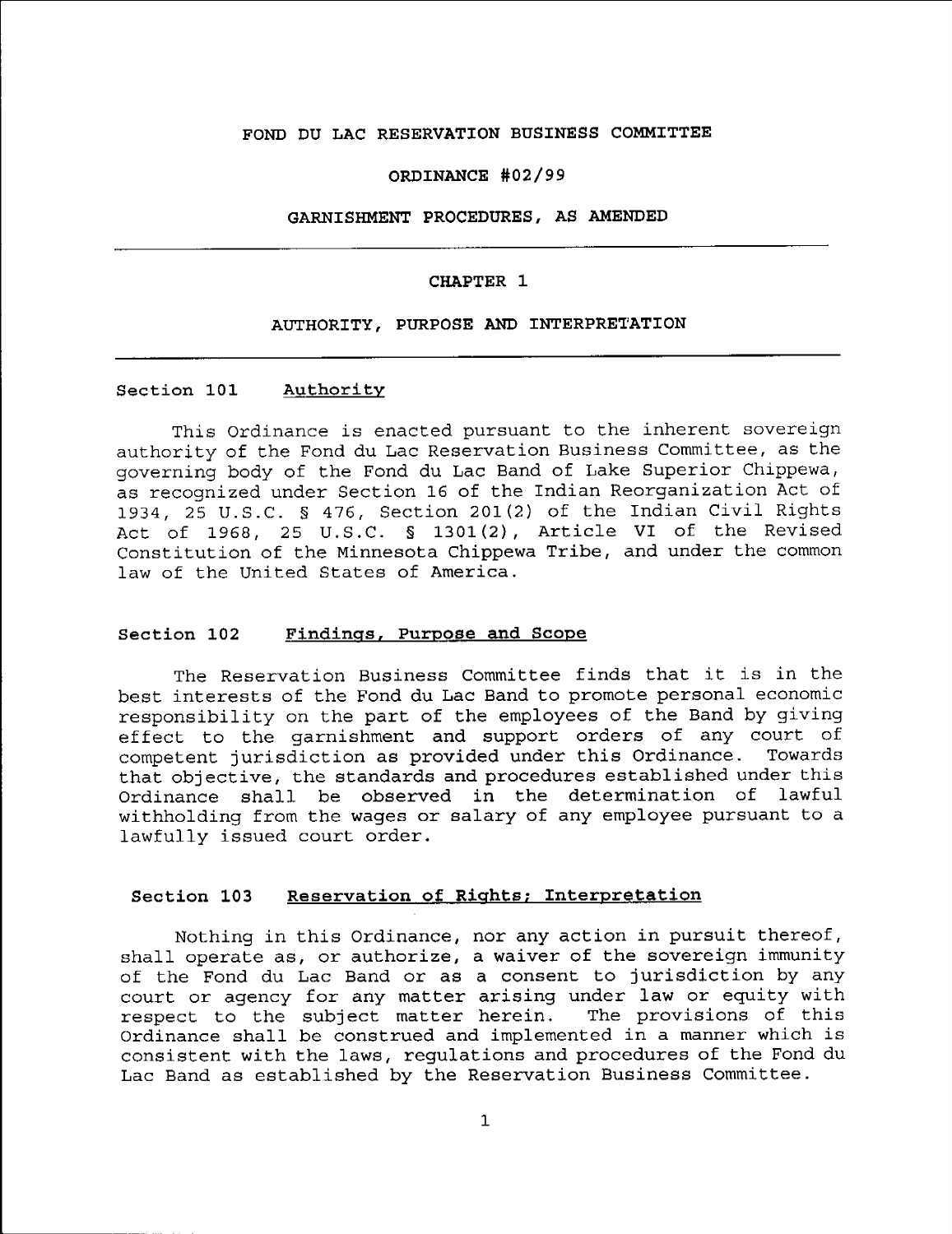### DEFINITIONS

The following definitions shal1 apply in the meanings and interpretation of the provisions of this Ordinance:

# Section 201 "Aggregate disposable weekly earnings"

"Aggregate disposable weekly earnings" (ADWE) shall mean the disposable earnings of an employee for a particular work week, as defined by the policies of the Fond du Lac Band.

#### Section 202 "Band"

"Band" shall mean the Fond du Lac Band of Lake Superi Chippewa.

#### Section 203 "Child support order"

"Child support order" shall mean any order for child suppor issued by a court of competent jurisdicti

### Section 204 "Court of competent jurisdiction"

"Court of competent jurisdiction" shall mean any court which establishes subject matter and personal jurisdiction over an employee for purposes of collection under this Ordinance.

# Section 205 "Disposable earnings"

"Disposable earnings" shall mean that part of an employee's earnings remaining after deductions which are required by 1aw to be withheLd. Voluntary deductions initiated by an employee, such as employee retirement contributions and rent deductions, are a part of the employee's disposable earnings.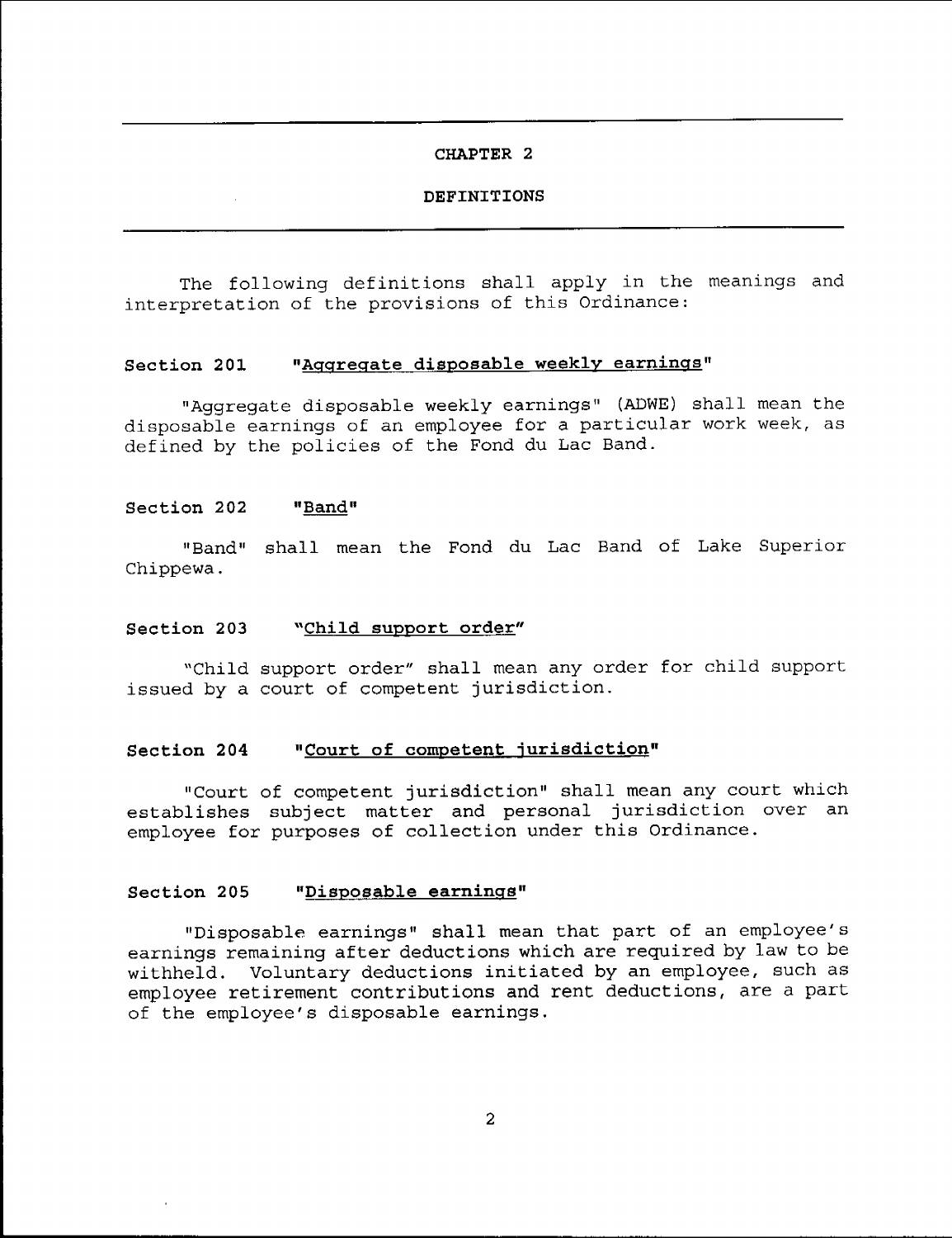# Seetion 205 "Earninqs"

"Earnings" shall mean compensation paid or payable to an employee for services performed for the Fond du Lac Band or any political subdivision or enterprise of the Band.

#### Section 207 "Employee"

"Employee" shall mean any person employed by the Fond du Lac Band or any political subdivision or enterprise of the Band, and shall not include independent contractors.

## Section 208 "Garnishment order"

"Garnishment order" shall mean any order issued by a court of competent jurisdiction ordering the involuntary withholding and transfer of any part of an employee's earnings, other than child support orders, personal support orders, or federal tax levies, which are separately addressed and authorized under this Ordinance.

#### Section 209 "Order"

"Order" shall mean any order or writ of execution or sequestration issued by a court of competent jurisdiction against. the earnings of an employee.

## Section 210 "Payday"

"Payday" shalI mean the day upon which earnings are paid to an employee in the ordinary course of business.

## Section 211 "Personal support order"

"Personal support order" sha1l mean any order of alimony or support for any person issued by a court of competent jurisdiction.

#### Section 212 "Reservation Business Committee"

"Reservation Business Committee" shall mean the duly elected governing body of the Fond du Lac Band.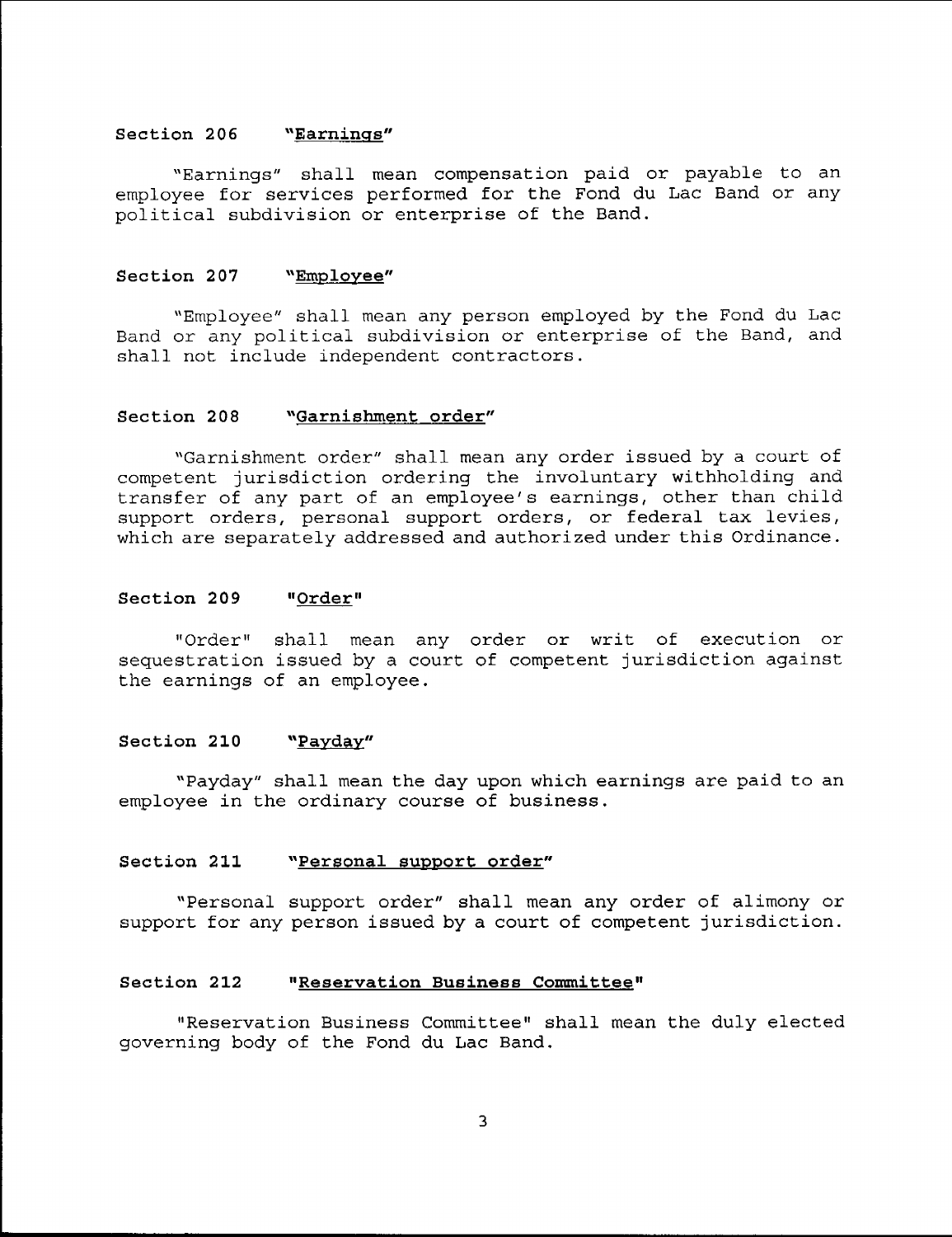#### TREATMENT OF GARNISHMENT AND SUPPORT ORDERS

#### Section 301 Effect Given to Garnishment and Support Orders

A garnishment or support order issued by a court of competent jurisdiction shall be given effect by the Fond du Lac Band, subject to the limits and prioritization set forth under this Chapter.

# Section 302 Limits on Involuntary Deductions From Disposable Income

The following limits shall apply to the aggregate amount of which can be invoJuntarily withheld from the disposable earnings of any employee of the Fond du Lac Band:

a. Garnishment orders. (1) No more that 25 percent of an employee's aggregate disposable weekly earnings shall be withheld towards the satisfaction of a single garnishment order against such employee.

(2) Where an employee is subject to multiple garnishment and/or support orders, no more than 50 percent of the employee's aggregate disposable weekly earnings sha1l be withheld towards the satisfaction of such orders.

b. Child Support and Personal Support Orders. (1) No more than 50 percent of an employee's aggregate disposable weekly earnings shall be withheld towards the satisfaction of any single child support or personal support order against such employee,

 $(2)$  Where an employee is subject to multiple support orders, no more than 50 percent of the employee's aggregate disposable weekly earnings shall be withheld towards the satisfaction of all such orders, in the priority specified under Section 303 of this ordinance.

c. Tax levies. (1) Federal tax levies against an employee shall be given effect in accordance with the Internal Revenue Code, 26 U.S.C. SS 6331-34.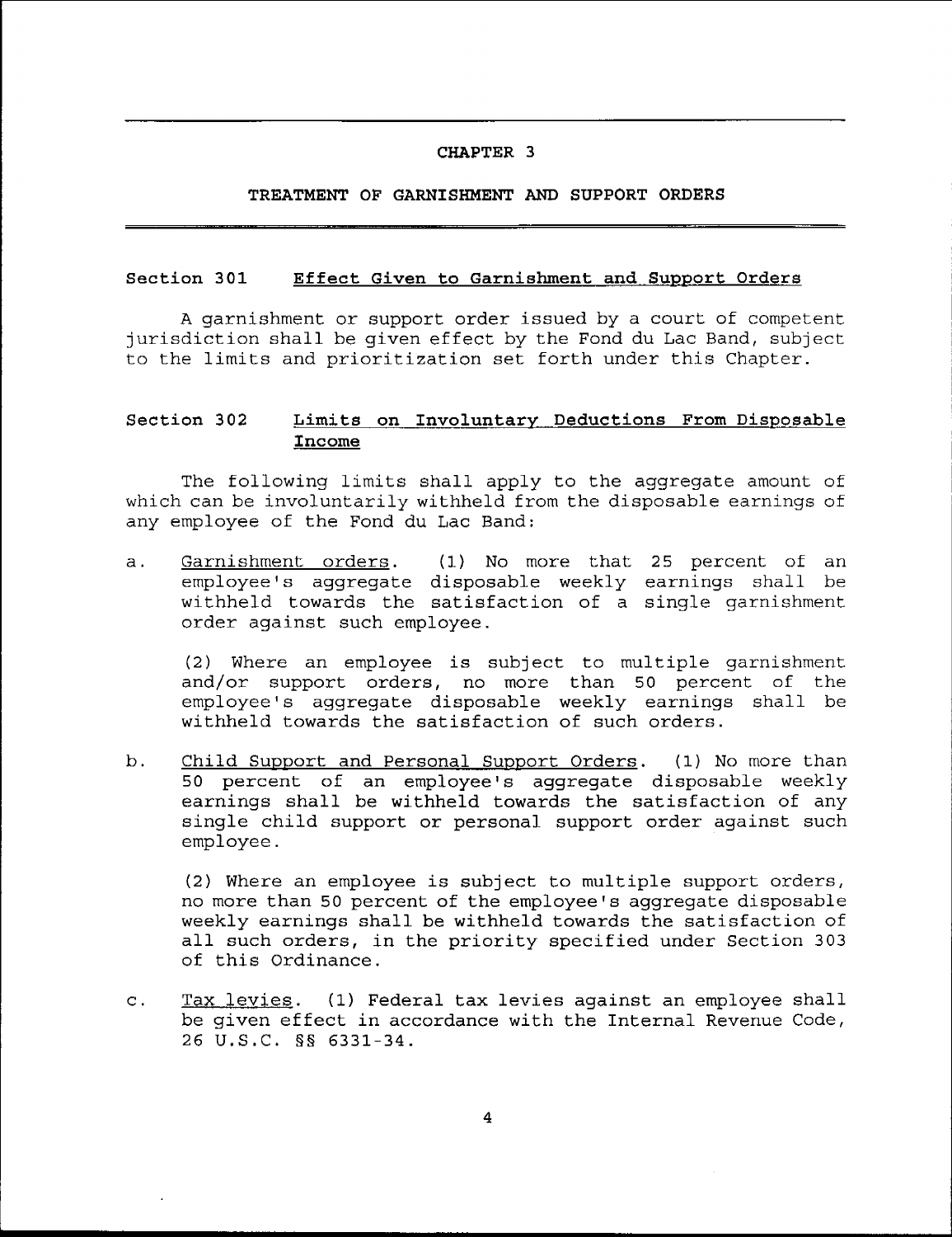$(2)$  State tax levies shall be treated as general garnishments under subsection (a) of this Section. No state tax levy shall be executed against a member of the Fond du Lac Band when the Band has documentary evidence that the Band member lived and worked on the Reservation during the tax period at issue. In such circumstances, the levy and documentation supporting the tax-exempt status of the Band member shal1 be forwarded to the Band's Legal Department for appropriate correspondence with the state department of revenue.

- d Fraud. Misappropriation or Willful- Destruction of Band Property. Amounts owed to the Fond du Lac Band for losses due to fraud, misappropriation or willful and wanton destruction of Band property shall not be subject to the Iimitations imposed under this section.
- Collections from Employees of the Fond du Lac Day Labor e. Proqram. ColJections from employees of the Fond du Lac Day Labor program under this Ordinance shall be limited to 15 percent of net income and shall be applicable only to debts owed to the Fond du Lac Band.

# Section 303 Priority Assigned to Multiple Orders

Where an employee is subject to multiple orders for involuntary withholding of wages or salary which cumulatively exceed 50 percent of the employee's aggregate disposable weekly earnings, in no event shall the total amount of the aggregate disposable weekly earnings withheld from the employee exceed 50 percent, and the following descending priority shall be observed by the Fond du Lac Band in giving effect to such orders:

- Child support orders affecting Fond du Lac children. When one  $a<sub>1</sub>$ or more children who are subject to a child support order are enrolled in the Fond du Lac Band, or are demonstrated to the Reservation Business Committee by the recipient parent or caretaker of such child to be eligible for enrollment in the Fond du Lac Band or a descendant in the first or second degree of an enrolled member of the Fond du Lac Band, that child support order shall be given priority over any other involuntary withholding order.
- Other child support orders. Any other child support order shall be given priority over competing involuntary withholding orders, and the orders within this subsection which are filed first with the Fond du Lac Band shall be given priority over subsequently filed orders.  $b$ .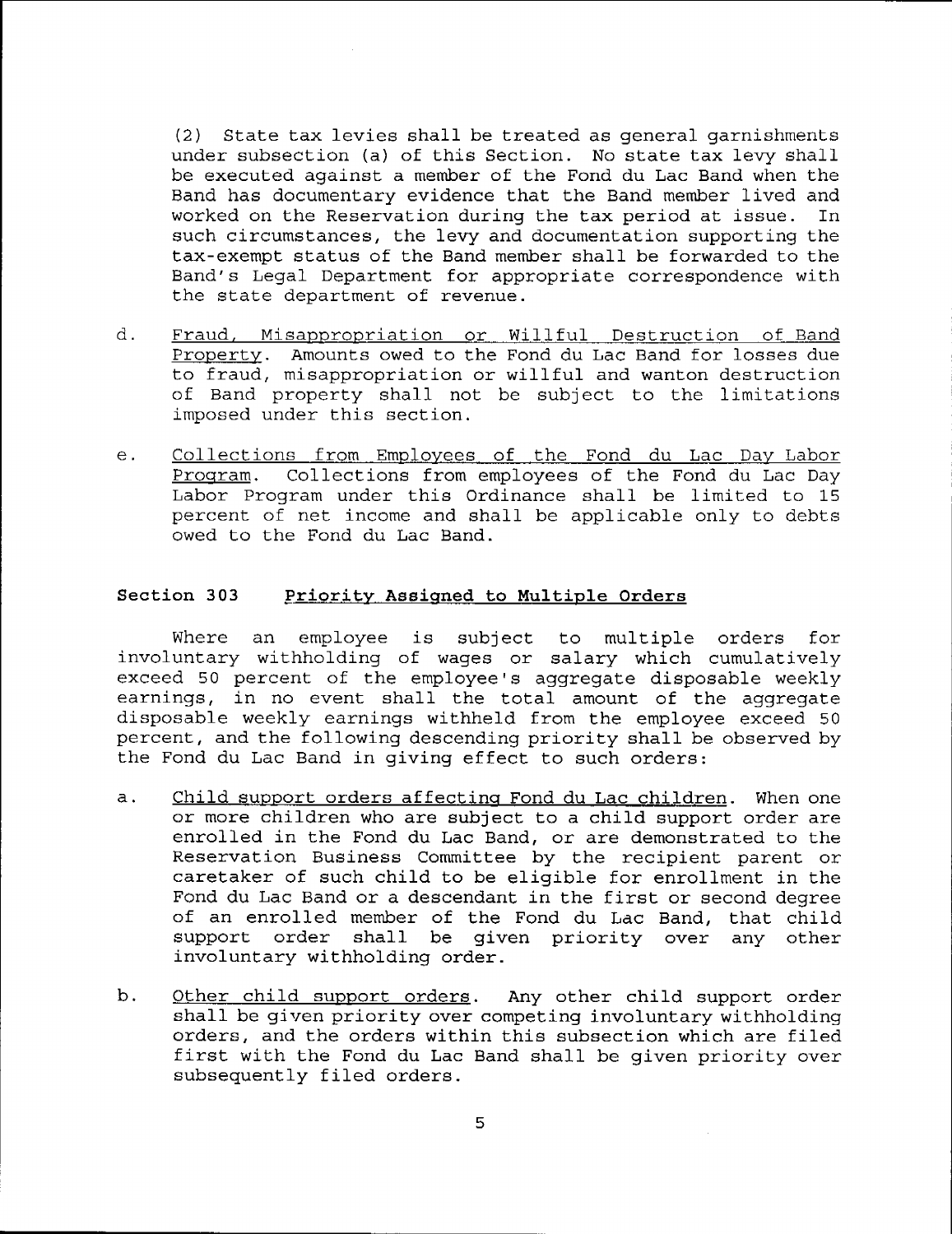- $\mathbf{c}$ . Other personal support orders. Other personal support orders shall be given priority over competing involuntary withholding orders, and the orders within this subsection which are filed first with the Fond du Lac Band shall be given priority over subsequently filed orders.
- $d$ . All other garnishments. All other garnishments shall be given effect in the order that they are filed with the Fond du Lac Band.

# Section 304 Federal Tax Levies

Notwithstanding Section 303, federal tax levies shall be given effect in accordance with Sections 6331-34 of the Internal Revenue Code of 1985.

# Section 305 Modification of Orders

Whenever a court of competent jurisdiction modifies an involuntary withholding erder, any prior order with regard to the same subject which is administered by the Fond du Lac Band shall be deemed to be modified, and such modification shaIl be given effect upon being filed with the Fond du Lac Band, subject to the limits and priorities set forth in this Chapter.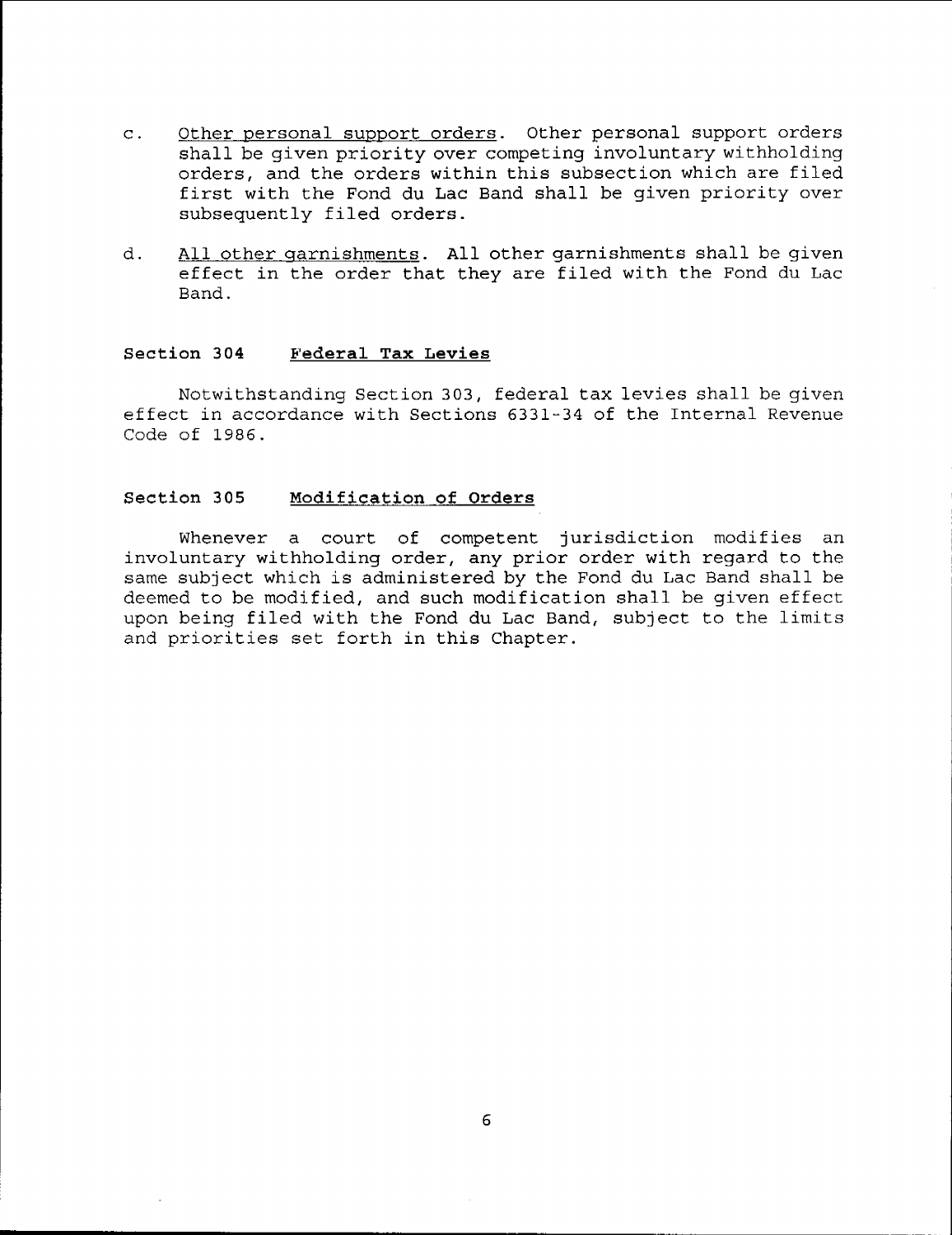#### ADMINI STRATIVE COMPLIANCE

# Section 401 Responsibility of the Fond du Lac Payroll Services Department

It shall be the responsibility of the Fond du Lac Payroll Services Department to administer the provisions of this Ordinance in a manner which is consistent with the applicable policies and procedures of the Fond du Lac Band. Except as provided under this Ordinance, the law of no other jurisdiction shall be interpreted to preempt or supersede the provisions of this Ordinance. In the event. that another jurisdiction asserts authority over any particular coJlection matter governed by this Ordinance, the Payroll Services Department shall refer the matter to the Fond du Lac Leqal Affairs Office.

# Section 402 Filinq of Order

An order shall be deemed to be filed with the Fond du Lac Band under this Ordinance when it is received bv the Fond du Lac Pavroll Services Department.

# Section 403 Adiustments

In the event that the amount withheld from an employee's aggregate disposable weekly earnings exceeds 50 percent (except under Section 304) on any particular payday, the Fond du Lac Payroll Services Department shall adjust by reduction such withholding dollar-for-dollar with respect to the affected order on the next payday.

# Section 404 No Retroactive Effect

No retroactive effect shall be given to any order for involuntary withholding; nor shall any retroactive correction be required where an underestimation has temporarily occurred as to the appropriate withholding amount under a particular order.